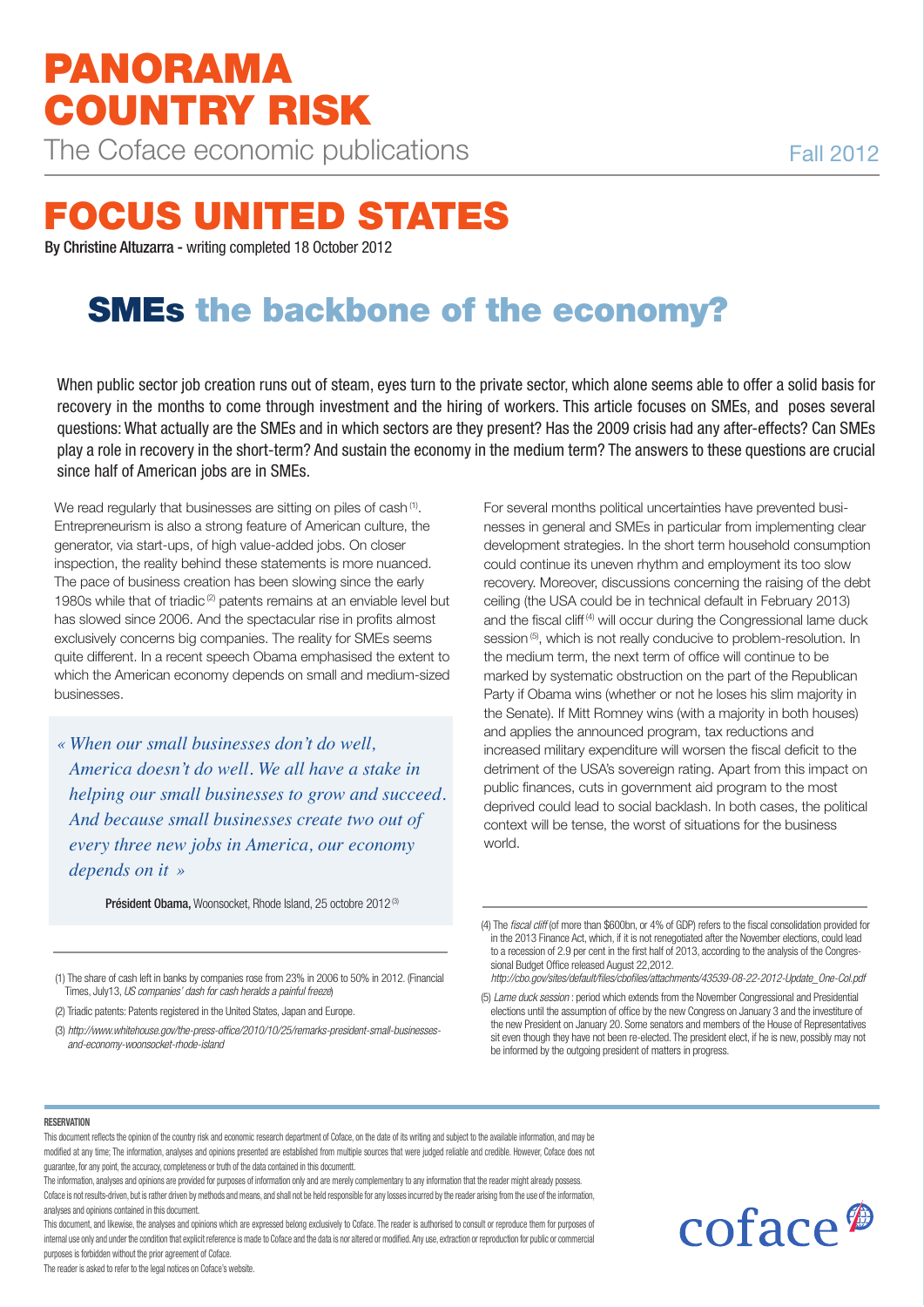**2**

# **HOW WILL SMEs GET THROUGH THE CRISIS?**

In this article, we use the US Census Bureau's definition of an SME: an enterprise $^{(6)}$  with one or more establishments employing up to 500 staff (which excludes micro businesses of which the owner is the only employee).

A European SME is defined by the characteristics common to all business sectors. This is not the case in the USA, where the criteria set by the Small Business Administration (SBA) concern either the number of employees or business revenue and vary according to the sector. It is the type of products sold that determines the number of employees and the maximum sales volume whether an enterprise can be described as an SME.

The data on this business typology are limited to those gathered by the US Census Bureau  $(7)$  and by the US Bureau of Labor Statistics<sup>(8)</sup> and are based on the year 2010 at best, but more frequently 2009.

#### **SMEs = 46% of GDP and 49% of domestic employment**

Ten years ago American SMEs contributed half of domestic GDP <sup>(9)</sup>. Since then their share has fallen slightly to 46% in 2008 (against a European range of 50% to 70% respectively in the United Kingdom and Italy). The projection made by the economist Kathryn Kobe over 2009 and 2010 shows that this share has probably continued to decline, the post-Lehman shock having further weakened this business category. Nevertheless, it is clear that small and medium-sized businesses constitute a source of employment essential for the economy: 5.7 million businesses, irrespective of size, employed 114.5 million employees (full and part time) in 2009 (most recent figures). Among them, SMEs with less than 500 employees accounted for almost

#### Distribution of companies in 2009 (number of employees)



(6) An enterprise is a business organization consisting of one or more domestic establishments that were specified under common ownership or control.The enterprise and the establishment are the same for single-establishment firms. Each multi-establishment company forms one enterprise the enterprise employment and annual payroll are summed from the associated establishments. http://www.census.gov/econ/susb/definitions.html

(7) http://www.census.gov/econ/smallbus

all of these businesses and employed a workforce of 56.3 million, or 49% of the national total (against 54% in the United Kingdom and 81% in Italy).

SMEs are therefore a backbone of the American economy.

#### **Construction: the biggest employer among American SMEs**

In July 2012, over 83% of domestic private employment was in the services sector, which has grown by 2.6 percentage points since the official onset of the recession. At the same time, employment in the goods sector, <sup>(10)</sup> to which construction and manufacturing belong fell to account for little more than 16% of the national total.



Main sectors

Main sectors

Number of employees in SMEs in 2009 (in millions)



(8) htpp://www.bls.gov/

(9) Kathryn Kobe, Small Business GDP: Update 2002-2012, SBA Office of Advocacy, January 2012

(10) Services: Wholesale and retail trade, services to individuals and businesses, health, education, property, financial, technical and scientific services, hotel and catering business. Goods: manufacturing industries, mining and construction according to the standard classification.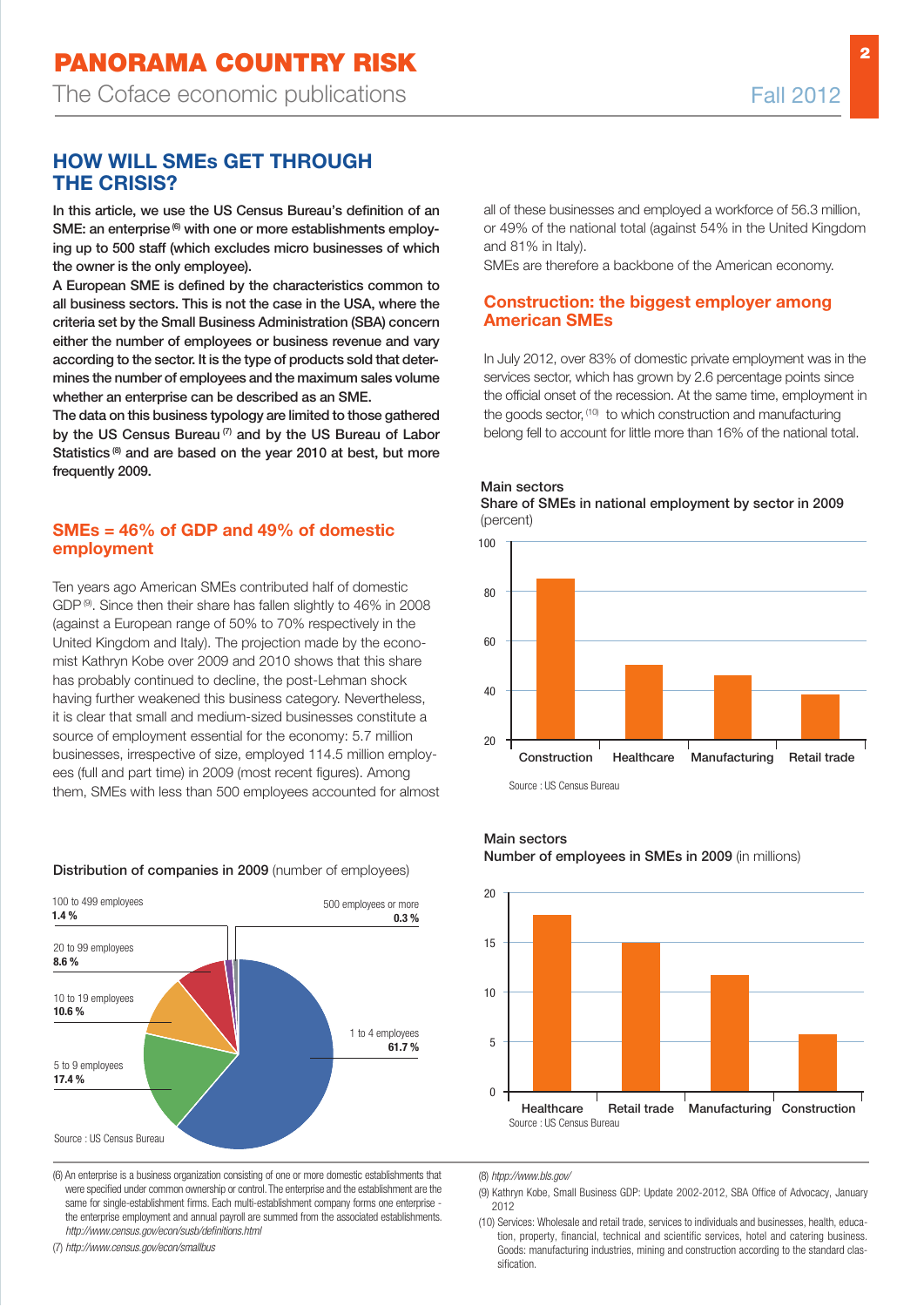# **Panorama country risk** The Coface economic publications The Coface economic publications Fall 2012

Since SMEs have a strong presence in construction and manufacturing (respectively 85% and over 40% of jobs in each sector at national level -chart above-), they were particularly weakened during the crisis, from 2006 in construction, then, in 2008, in manufacturing industry with the fall in orders that immediately followed Lehman-Brothers bankruptcy. Employment in SMEs plummeted by 17% in both sectors in three years (chart below). Nevertheless, since January 2010 hiring has begun again in manufacturing, unlike construction where employment remains weak.

Evolution of Employment in SMEs

# by main sectors 2006-2009 (in thousands) 8 000  $6,000$ 4 000 2 000  $\Omega$ 2006 2007 2008 2009 2009 Construction Manufacturing Healthcare Retail trade Source : US Bureau of Labor Statistics

By contrast, the crisis did not interrupt the trend observed for over 30 years in the healthcare sector, where SMEs represent half of the sector's national employment: employment in the sector's SMEs grew by 4% (2006-2009).

### **The turnover rate is much weaker…**

Besides the employment rate, the job turnover rate (11) is an indicator of the economy's health. There are no data concerning the share of SMEs in the national turnover rate but this business sector cannot be excluded from the trends observed for the change in job openings, new hirings, employees leaving for new jobs, abolition of jobs and firings (separations). The Canadian TD Bank (12) shows that during times of expansion, this rate is high with employees willing to go from state to state to take better paying jobs. This movement thus contributes to additional wealth creation. In March 2012, the National Bureau of Economic Research assessed the impact of the reduction in the turnover rate during the crisis at an annual equivalent of 4% of GDP over a period of three and a half years. The authors of the study<sup>(13)</sup> show that before 2006, employment increased every month by 172,000 against a monthly contraction of 421,000 during the worst of the 2009 crisis. The situation has since improved but the turnover rate remains insufficient. Several reasons are preventing an improvement in the employment market: low workforce mobility due to the fall in house prices and the slowdown in business start-ups, which before the crisis had been important providers of employment. The very dynamic pre-crisis turnover rate in rapidly growing businesses with less than 250 employees can, however, be explained by the high level of competition.

## **… but net job creation is faster in SMEs…**

The year of recession was particularly hard on the SMEs. Their number fell by nearly 20% compared with the previous year and their jobs by nearly 6% (against a drop of 5% in number and jobs for big businesses). On the other hand, the contribution of SMEs to new job creation grew by 66%<sup>(14)</sup> versus +22.5% in businesses with over 500 employees.

Business start-ups played their role in this performance. The US Census Bureau pointed out last May (15) that without the creation of businesses and the corresponding jobs, the American economy would have suffered much heavier net job losses. Three hundred ninety-four thousand new SMEs created 2.3 million jobs, whereas, in the same period (March 2009 to March 2010), the American private sector as a whole marked up a net loss of 1.8 million jobs. The authors note, however, that the pace of job creations has slowed since the beginning of the 1980s when new businesses represented 12% to 13% of the business fabric. This decline has accelerated since 2006 (11% of the total) to stabilize at 7% in 2010 (latest available statistic). This constitutes an unfavorable element on the subject of employment in SMEs, since the share of new SMEs in job creation fell from 20% in the 1980s to 10% in 2010. The crisis has therefore hit the entrepreneurial spirit hard, with difficulties in obtaining access to credit and devalued collateral indispensable to guarantee finance for the business, probably partially explain this decline in start-ups (see text box on regional banks).

http://www.td.com/document/PDF/economics/special/jm0510\_small\_business.pdf

(13) Beata Caranci, Deputy Chief economist, and James Marple, Senior Economist (14) US Bureau of Labor Statistics, Employment Dynamics database

(15) John Haltiwanger, Ron Jarmin and Javier Miranda: Where Have All the Young Firms Gone? US Census Bureau's Business Dynamics Statistics, May 2012

<sup>(11)</sup> Turnover rate: relationship, expressed as a percentage, between the number of workers who, in the course of a given period, left a company and the average number of workers the company employed during the same period. (12) TD Economics: Meeting America's Job Challenge Means Growing Small Business, May 15, 2012.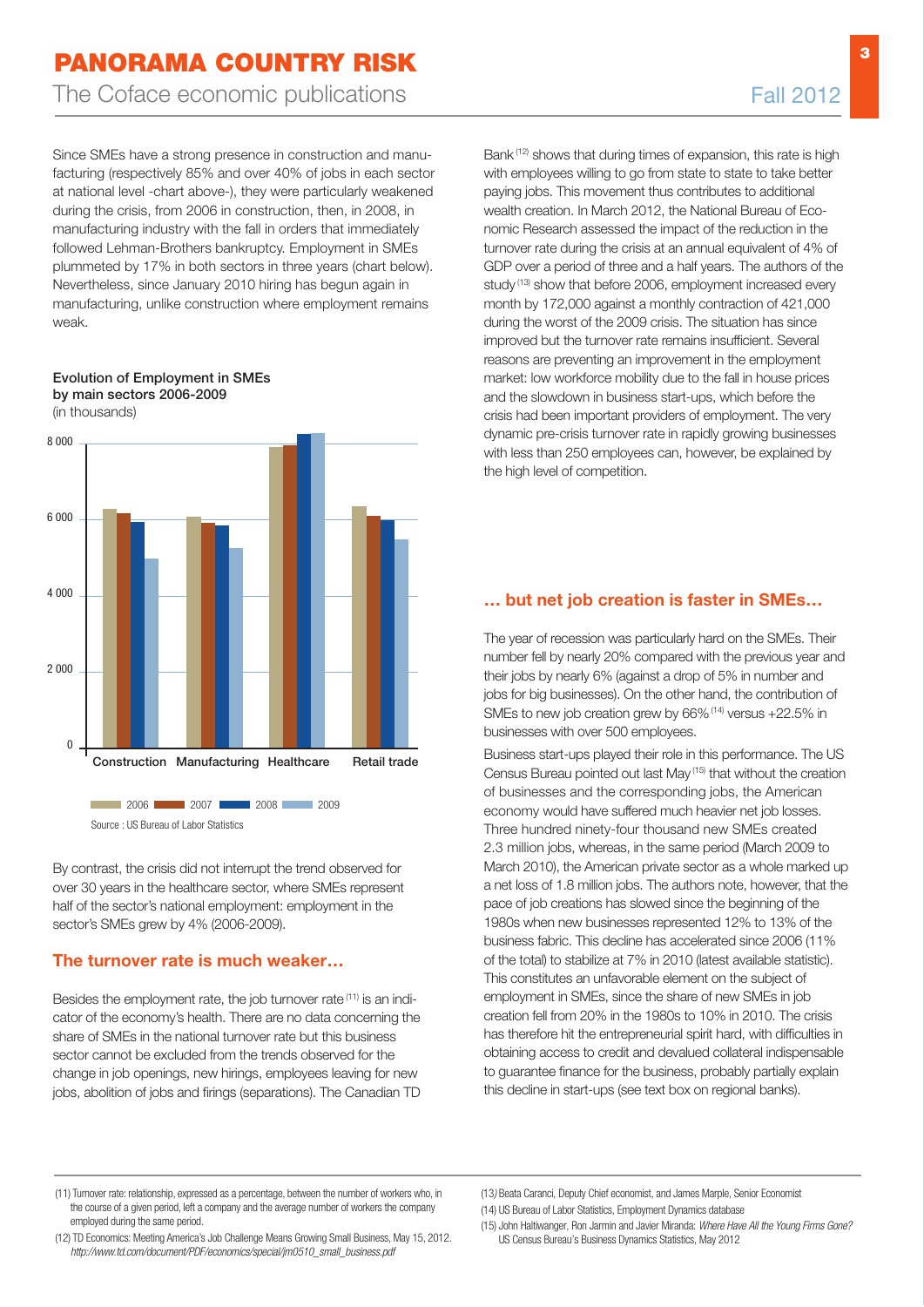### **… and the exporting SMEs have come out of it better**

The Obama administration decided, starting in 2010, that supporting SMEs in foreign markets was a priority (see text box: Exports: Obama Administration targets SMEs). Indeed, the US Census Bureau noted in 2010 that 98% of exporting businesses are SMEs but their share in the value of goods exported is only 33.7%. This portion has grown regularly, since it represented only 27% of national exports in 2002 and 31.3% in 2008. Export-oriented SMEs in the manufacturing sector <sup>(16)</sup>, however, contribute only 18.6% of the value exported by the sector on the national level, whereas in the wholesale trade SME's account for 58.6% of the sector's exports.

The USITC<sup>(17)</sup>, in its two most recent analyses, estimates that the real contribution of the 287,000 SMEs to export value is higher than is reflected in the official statistics. These cannot take into account either the finished products made by American SMEs and exported by wholesalers or the inputs produced by the SMEs and incorporated in goods manufactured by big exporting firms. Neither can they determine the share of products manufactured by big businesses but exported by SMEs. Consequently, the role of SMEs in exports may be underestimated or, on the other hand, overestimated.

But the fact is that exporting favors employment. In its conclusions, the USITC shows that the sales of exporting manufacturing SMEs grew by 37% (2005-2009), while the sales of non-exporting SMEs of the same sector declined by 7%<sup>(18)</sup>. The gap is even greater in

terms of labor productivity. Over the same period it was 70% higher for exporting SMEs. To a lesser extent exporting SMEs in the services sector performed better than those devoted only to the domestic market. Labor productivity improved by 43% (2002- 2007) versus +27% for non-exporting SMEs in the sector. Compared to big firms, SMEs achieved excellent performances: their income grew by 64% (2002-2007) and jobs by 12% against +25% and -0.6 respectively for big businesses.

But SMEs export growth is curbed by the weak geographic distribution of market outlets together with a limited customer base. More than 58% of American businesses that export do so to only one country, the proportion of SMEs coming into this category is the largest. Though Canada and Mexico are the chief destinations of American exporting businesses as a whole, SMEs, without neglecting those countries, find niches where they are very active (chart below). But the limited number of outlets is a weakness that the USITC confirmed in its November 2010 survey on the obstacles to exporting. Manufacturing SMEs cite the search for trading partners, transport costs, foreign customers' preference for local products, high customs duties and the difficulty of getting paid. In services, the greatest handicaps are linked to inadequate intellectual property protection, foreign taxes, American regulation, establishing subsidiaries, obtaining finance and, as with manufacturing SMEs, to payment by customers.



(16) Electrical and electronic equipment, machinery, chemicals and transport equipment; beverages, tobacco, clothing and accessories, leather goods.

(17) United States International Trade Commission, Small and Medium-Sized Enterprises: Overview of participation in US Exports and Characteristics and performance, USITC publication, January 2010; November 2010.

(18) The data on manufacturing SMEs are taken from a survey among 9,000 SMEs conducted in February 2010

**4**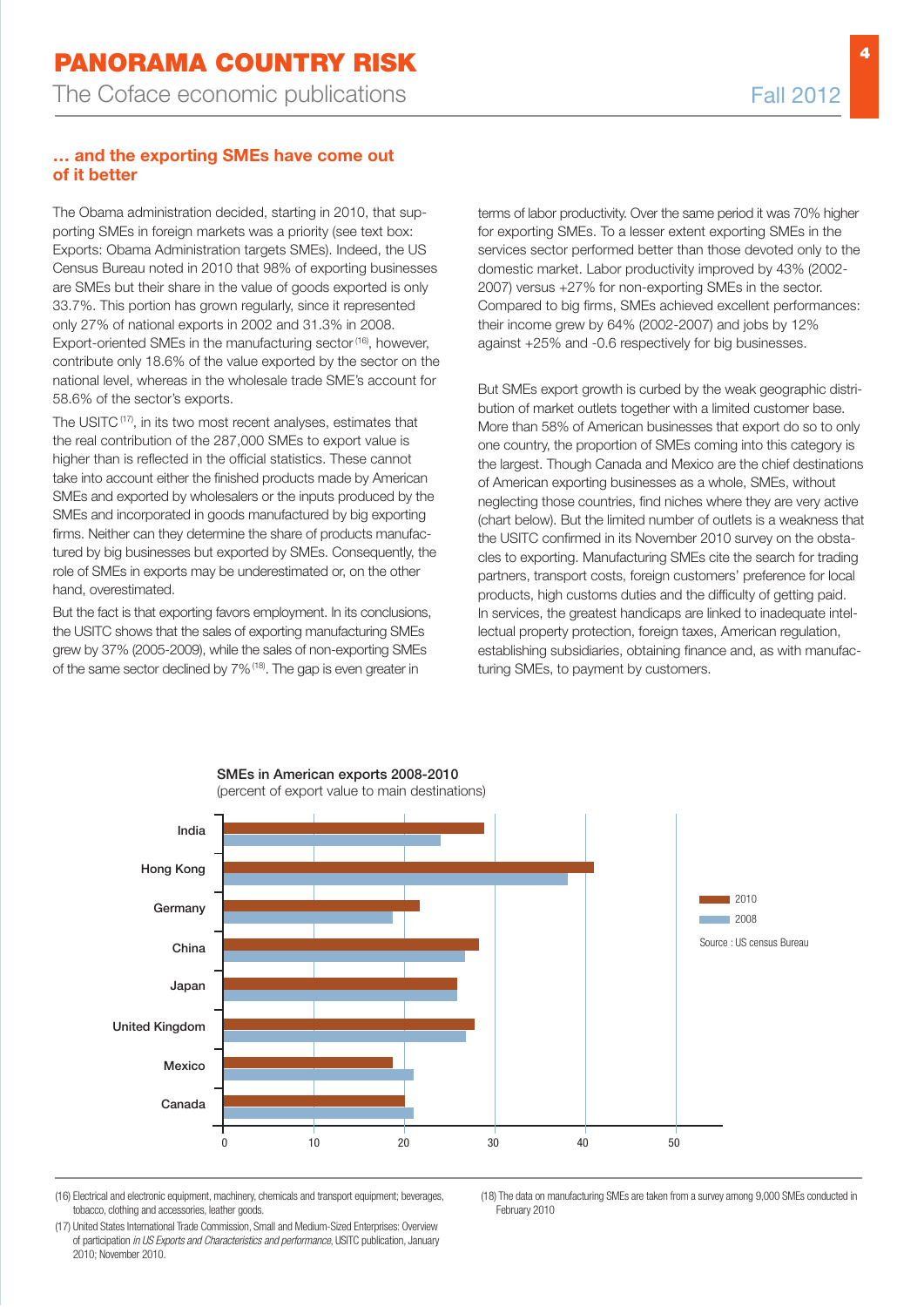**5**

# **exports obama administration targets smes**

Five years ago, exports of goods and services represented nearly 13% of GDP and 7% of employment (10.3 million), the highest level since the beginning of the '1930s. The loss of 1.8 million export-related jobs during the recession led the Obama administration to promote the National Export Initiative (NEI) (1) in March 2010, aimed at encouraging companies, especially SMEs, to develop their export trade: promotion campaigns, loans to businesses, limitation of export curbs, and stronger commercial regulations. Its aim is to double exports by the end of 2014 to \$3158 billion from \$1579 billion in 2009.

US exports in goods & services

(monthly changes / in \$ billions)



Source : US census Bureau

Entities such as the Ex-Im Bank (Export-Import Bank of the United States), the USDA (US Department of Agriculture) and the USDOC (US Department of Commerce) saw their budget increased - to improve the financing of companies, develop promotion activities, increase the number of consultants for businesses and improve transport infrastructures. An Export Promotion Cabinet centralizes operations and reports regularly to the President.

In its first report (after the first six months $(2)$ ), the Cabinet underlined the importance of export finance for SMEs in a period in which bank credit has become scarce. It also stated that action by the Department of Commerce has to date made it possible to reduce some fifty obstacles to trade with 33 countries.

Referring to a comparative study on the assistance given to SMEs in the United States and in the European Union, the Cabinet illustrated that SMEs in the EU, unlike those in the USA, benefit from facilitated access to various market penetration sources and to greater financial support for participating in trade fairs.

The Cabinet also pointed to the public financial support given by competing governments, particularly those of emerging countries outside OECD structures. The Ex-Im Bank indicated, for example, that between 2006 and 2010, medium and longterm loans supported by Chinese, Indian and Brazilian agencies have more than doubled, rising from \$37 billion to \$72.7 billion, with \$45 billion for China alone in 2010. In the same period, the same loan categories rose by 80% to \$65.4 billion for the G7 countries.

### **Increasing export credit is one of the Initiative's priorities**

With regard to SMEs, the Cabinet recommended that the Ex-Im Bank capitalize on its human and financial resources in order to offer loans at preferential rates to exporting SMEs as well as to sub-contracting businesses that are involved in the supply chain but are not necessarily direct exporters (Supply Chain Finance Guarantee). The program also introduced a reinsurance product to help SMEs to obtain credit insurance cover against commercial and political risks in countries where the Ex-Im Bank ceilings are reached (Export Credit Reinsurance) as well as specific insurance coverage for SME exports in the renewable energy sector (Renewable Express).

Increasing export credit is the NEI's fifth-ranked priority. There are several reasons for this:

- Conditions for access to credit for SMEs are unlikely to become significantly easier, with the banks and in particular the regional banks still seeking to adjust their balance sheets as well to improve their capital adequacy ratio (Basle III);
- Prudent regulation is driving the banks to resort more to government agencies, among them the Ex-Im Bank, in order to reduce, through guarantees, the risks that they hold in their portfolios;
- The objective set by the NEI of doubling exports is likely to intensify reliance on public sector resources.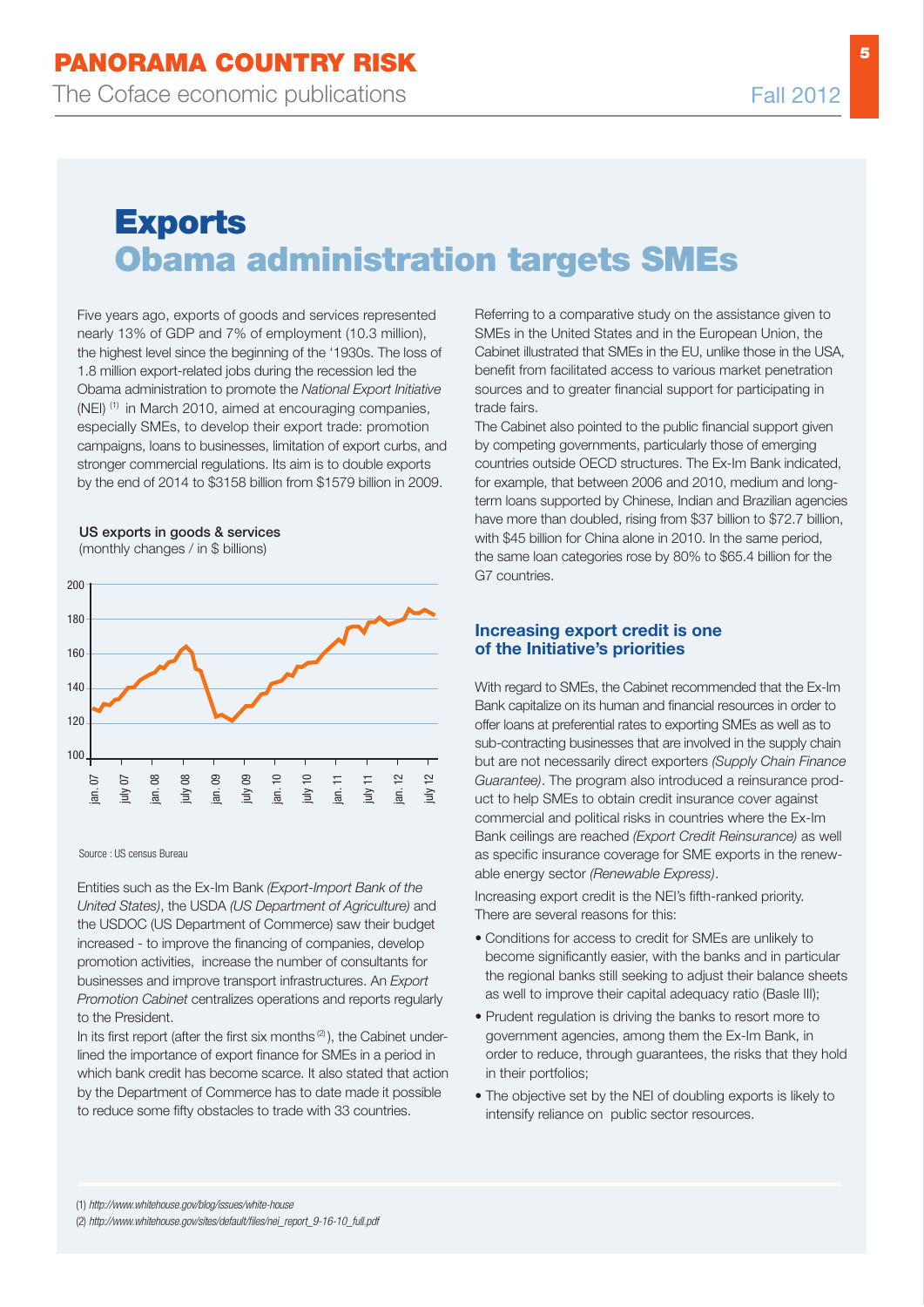**6**

It is in this context that the Ex-Im Bank has seen its capacity for intervention broadened. Among the 175 countries to which the agency is open, the emerging countries of Mexico, Brazil, Colombia, India, Indonesia, Vietnam, Nigeria, Turkey and South Africa have been targeted. Sectors as well as businesses with development potential have been identified (medical technology, industrial machinery, conventional and renewable energy, transport). And the mandate given by Congress to the Ex-Im Bank aims for 20% of the bank's commitments to be made to SMEs.

### **What are the results today?**

By financing or guaranteeing 3,600 businesses for a total of \$32 billion in 2011 (+50% since 2009), of which 85% is devoted to SMEs, the Ex-Im Bank (3) has supported \$40 billion of export contracts and 290,000 related jobs.

As far as SMEs are concerned, Ex-Im Bank has announced that it has achieved a significant proportion of its objectives (chart below) and that in 2015 it will have supported \$58 billion of SME export contracts. In this connection, the agency has set up the Export Express Program, an approach slanted towards SMEs that provides for a simplification of the bank's procedures through the use of digital technology.

#### New SMEs in the portfolio Annual SME volume (guarantees/financing) Total SME transactions 5,000 1,839 as of July 2012 9 \$bn 6 \$bn in fiscal year 2011 30 \$bn 15 \$bn as of March 2012 Achieved Goals at the end of 2014

#### Ex-Im Bank: Goals and achievements

With regard to the objective of doubling exports in five years, we observe that exports grew by more than 14% in 2011 to \$2,100 billion. They had grown by almost 17% in the previous year and slowed in the first eight months of 2012 (+5%) to \$1459 billion, but remained dynamic to Canada and Mexico (about 33% of exports of goods), the rest of Central and South America (12%) and to China (7%). This is expected to compensate over the remainder of the year for the slowdown in sales to Europe, to the open economies of emerging Asia (9%) and to Brazil. Assuming a similar momentum over the whole year, by the end of 2014 the value of exports will have increased by 40% since 2009 (a year in which they had fallen by 14%).

### **Can the bet be taken up?**

Coface predicts strong growth in Canada and Mexico and good resilience in the emerging countries, which have implemented fiscal policies in support of domestic consumption.

Exports are therefore not expected to slow markedly in 2013. There are, however, elements that could negate this prediction. First is the economic integration between the United States and Mexico. The latter plays an increasing role as an assembly platform for American firms that export intermediate products to Mexico to be incorporated into finished products re-exported to the United States. The Mexican economy thus depends in large part on the health of the United States.

Secondly, intensification of the crisis in the eurozone (13% of the exports of goods) would lead to a decline in American direct and indirect sales.

(3) http://www.exim.gov/smallbusiness/



Source : Ex-Im Bank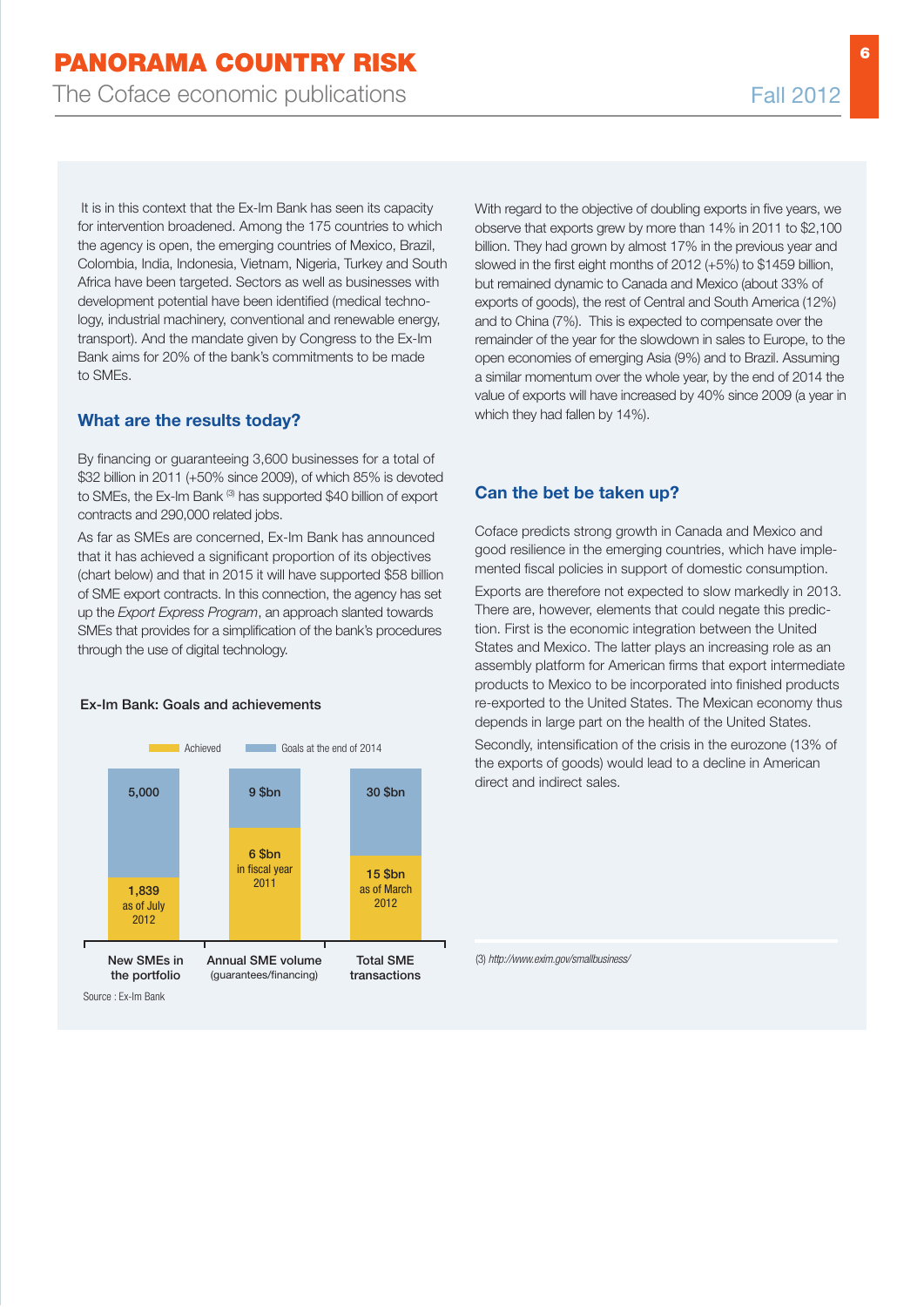### **The number of SME bankruptcies is declining and returning to the pre-crisis level…**

There are no statistics on the bankruptcies of small and mediumsized businesses employing fewer than 500 people. There is an index published by the information provider Equifax that takes into account the use of chapters 7 and 11<sup>(19)</sup>, traditionally used to track business bankruptcies at national level (chart below) and also of chapter 13 which covers payment plans. Equifax also covers businesses with fewer than 100 employees that are nearly all SMEs (chart below).

In both cases, the trend is identical but we observe that bankruptcies of SMEs with fewer than 100 employees peaked in March 2009, while at the national level this peak was reached several months later, in December 2009. The rate began to slow very regularly from the first half-year 2010. The improvement is continuing in 2012 but nationally the level will remain above that of before the crisis, while the Equifax data indicate that the December 2007 100 index has been reached.

American business bankruptcy evolution / all sized-firms (chapters 7 and 11 / national level)



Source : US Courts

Index of 100 employee-sized businesses under chapters 7, 11 and 13: Evolution (100 index: December 2007)



Source : Equifax

The evolution of employment in SMEs with less than 500 employees (chart below) confirms that the shock was severe until March 2010, when businesses again began to create jobs.





250 to 499 employees firms

Source : US Bureau of Labor Statistics

#### **… while employment in construction is expected to pick up again**

1 to 249 employees firms

The prospects for employment from 2010 to 2020 presented by the Bureau of Labor Statistics (20) in its January 2012 monthly letter are encouraging for SMEs in construction. Based on annual growth of about 3% over the period studied and a return to near full employment, the BLS shows that employment in construction would regain some of the ground lost during the crisis at about +3% a year, sustained by infrastructure renovation. The outlook for manufacturing industry is less promising. The number of jobs is expected to decline by -0.1% annually as a result of higher gains in productivity than in production. This is no surprise, considering the previously mentioned trend that the services sector is expected to show a rise of 1.5%, driven by services linked to healthcare, education and to businesses where SMEs account for half the jobs.

<sup>(19)</sup> Chapter 11 of the American Federal Code defines the rules applying to bankruptcy. Chapter 11 sets out a reorganization procedure to assist the debtor in difficulty: A request by the debtor or one of his creditors to begin proceedings leads automatically to the suspension of actions by creditors. The activity of the business continues with the debtor remaining in control (debtor in possession). Chapter 7 governs the placing of a business under administration for liquidation: The business ceases its activities, and a trustee sells all its assets and distributes the proceeds to the creditors.

<sup>(20)</sup> Dixie Sommers and James C. Franklin: Employment Outlook: 2010-2020, Overview of Projections to 2020, Bureau of Labor Statistics, Monthly Labor Review, January 2012. The authors show that these projections are based on the assumption of full employment in 2020, a 3% annual growth rate and a 2% annual increase in productivity, taking into account the 2009 recession and the weak level of recovery, with prospects starting at a low point and moving towards an ambitious objective.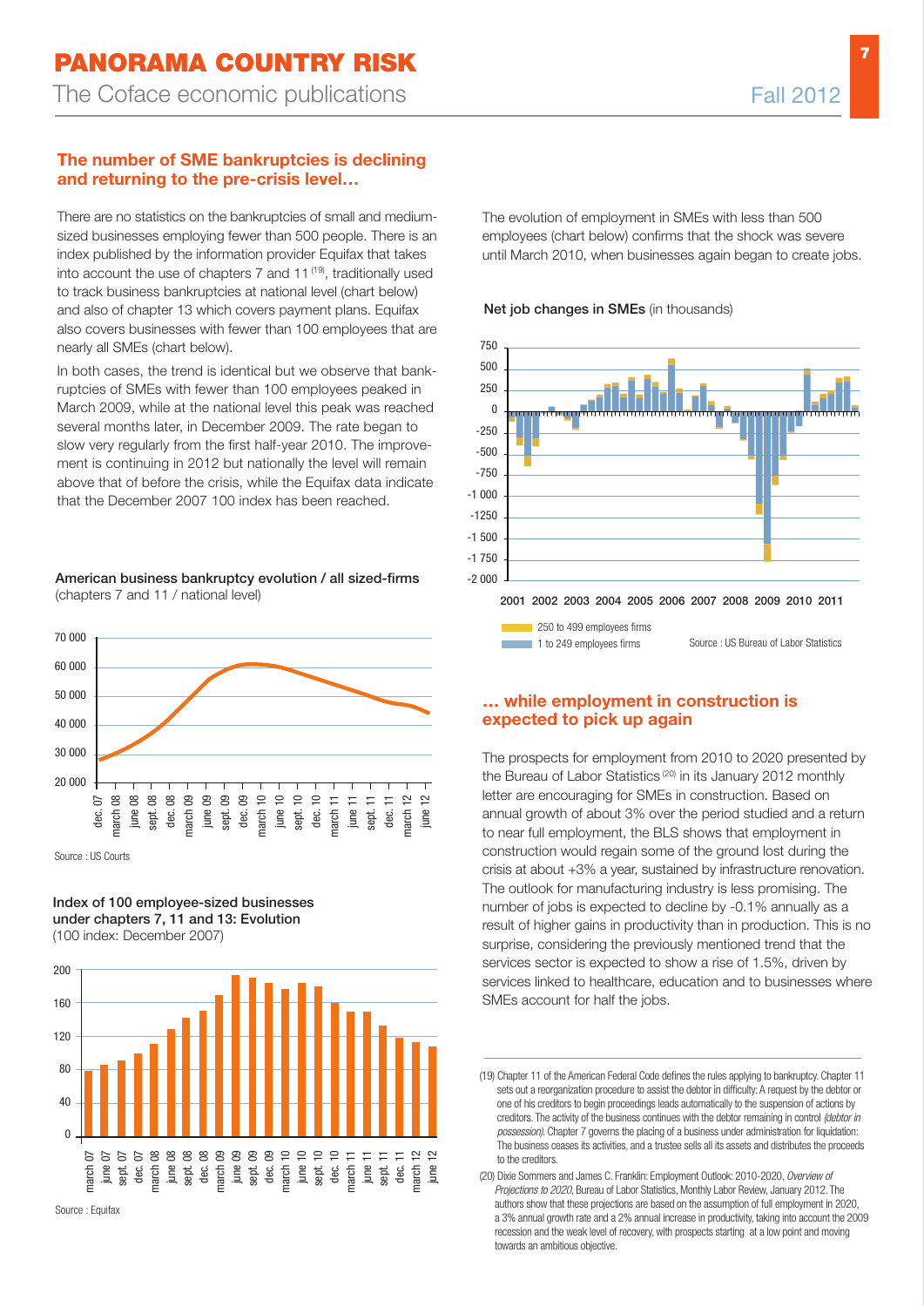# **SMES AWAIT GREATER CLARITY**

NFIB(21) SURVEY OF SEPTEMBER 2012

#### **Sharp decline in SME confidence**

Before the summer of 2007 which marked the start of the financial turmoil, the SME confidence index oscillated between 96 and over 100. During the recession it fell its lowest level in March 2009 (81), but remained above 90 since spring 2010 when job creation took off again. The curve (chart below) turned down sharply twice, corresponding to political tensions: loss of confidence in the ability to refloat the economy in 2010 and repercussions of the political stalemate concerning the raising of the debt ceiling, which resulted in the downgrading by Standard & Poor's and the loss of the USA's triple A rating. Added to this in 2011 were the poor sales numbers.

#### SMEs' confidence index evolution



Source : NFIB

On the employment side, the survey highlights an improvement in hirings (past and expected). The downside is that more than a third indicated that they had failed to find qualified staff for the positions offered. The Federation considers that this is a good sign for employment and augurs well for a fall in unemployment. This rate did indeed decline slightly in August and more markedly in September (7.8%). We do not believe that the gap between labor supply and demand is likely to reduce unemployment. As indicated above, the problem probably arises more from the deterioration of labor mobility and the increasing number of unskilled long-term unemployed workers. The fall and then the uneven rise in the unemployment rate results in part from the dejection felt by a fraction of these unemployed workers who give up their search for employment and then began to search again, just when an improvement in the unemployment rate was reported, as well as to the growing proportion of part time jobs.

But the indicator of SMEs' hiring intentions (10% net<sup>(22)</sup>) is evidence of a perceptible improvement compared with the situation a year earlier. However, the intentions, already favorable a year ago, are not really reflected in the facts: job increases have remained practically nil over a year.

This tenuous improvement is clouded by the state of the other indicators that make up the overall confidence index: sales remain depressed around zero (the net percentage between the "highest" and the "deteriorated further" is 1 versus an average of 14 in 2007) and profits are continuing their fall (-28 versus -19). As can be seen, the reality experienced by Main Street is far from the results achieved overall by American businesses since the start of the crisis. Admittedly, since May 2010, the change in the profits of SMEs responding to the NFIB survey shows a smaller deterioration, still chaotic and very distinctly below the equilibrium line. There is, nevertheless an improvement. This curve turned sharply down in June. Since profits are the main source of finance for their investments and hirings, SMEs are expected to maintain a prudent wait-and-see stance, especially since they state that the rise in regulatory costs and taxes reduce their room for manoeuvre and their profitability.

#### Sales expectations and earnings

net percent ("higher" minus "lower") last three months compared to prior three months



http://www.nfib.com/research-foundation/surveys/small-business-economic-trends

<sup>(21)</sup> Small Business Economic Trends de la National Federation of Independent Business (publication de septembre 2012) :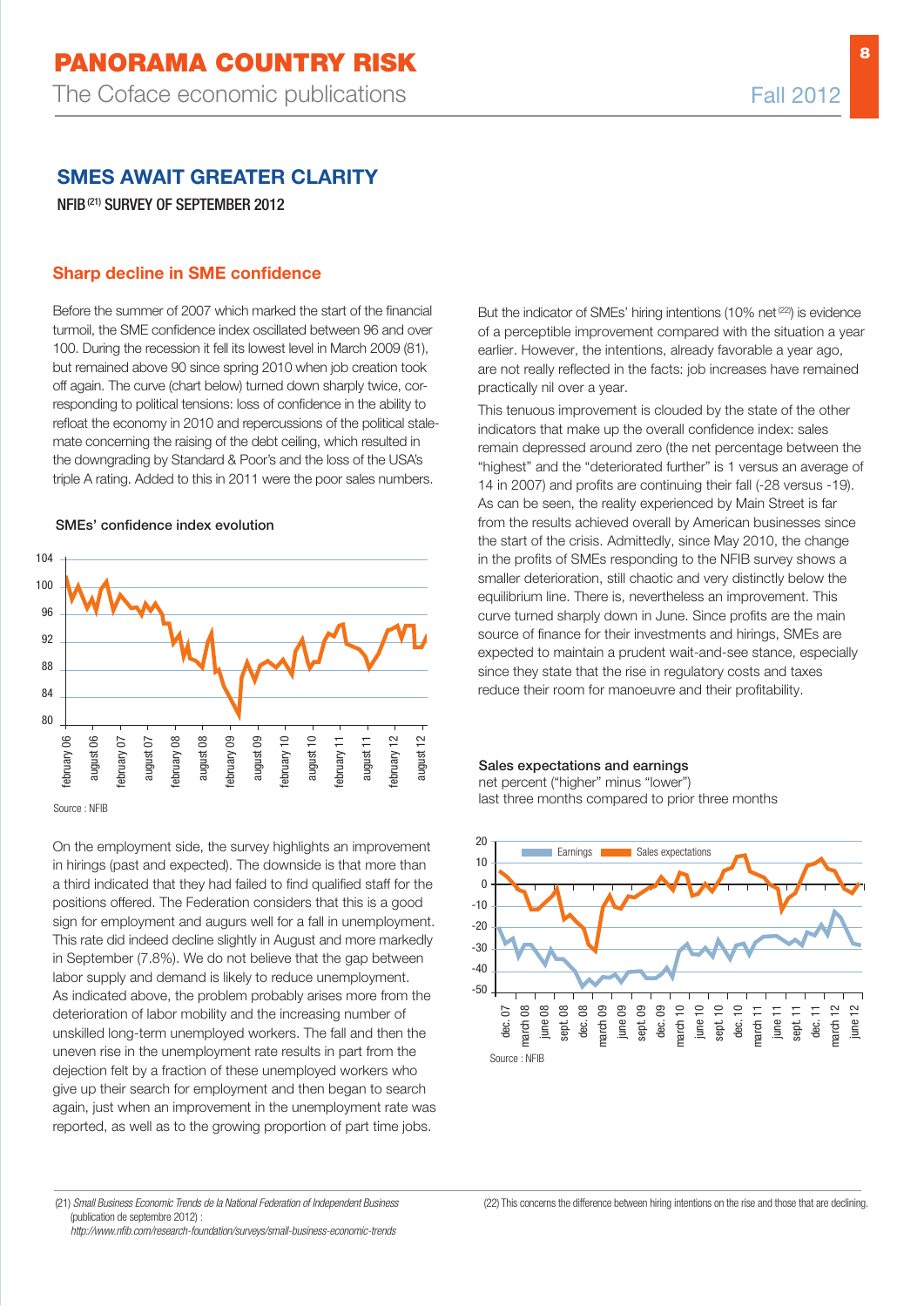#### **Wait-and-see policy when confronting economic and political uncertainties**

This wait-and-see policy is also shown in the indicator related to access to bank credit (-8 average since January 2012 versus -6 in 2007), the latter being of key importance for SMEs since, unlike their big counterparts, they cannot make use of the bond markets. The indicator has been very stable since April: SMEs believe conditions for obtaining credit are less restrictive but a majority nevertheless declares that they do not wish to borrow (see boxed text on *American Regional Banks*).

Credit conditions

Loan availibility compared to three months ago



# **american regional banks their difficulties have repercussions on the credit offered to smes**

By Nina Delhomme (writing completed on 18 October 2012)

The financial tribulations of the big Wall Street banks were the object of great attention during the financial crisis - the regional banks less so. They are however essential partners for SMEs. Before the crisis the regional banks were very involved in the delivery of mortgage loans and in financing major projects for property development companies. The bursting of the property and credit bubbles shook them greatly. Will restructuring their balance sheets and their ability to meet many challenges be likely to make access to credit easier for SMEs? Where do they stand?

Number of failed and «problem» institutions released

by the FDIC

# **Balance sheets are improving…**

The Federal Deposit Insurance Corporation (FDIC) (1) identified 732 banks in difficulty at the end of March 2012 (chart) or 10% less than three months earlier. This trend reflects ongoing balance sheet restructuring, essentially due to the reduction in the proportion of nonperforming loans in their portfolio. These loans have reached their lowest level in three years, but it still remains high.

It also reflects the improvement in the capital adequacy ratio.



#### Reduction of nonperforming loans by regional banks



(1) Created in 1933, the Federal Deposit Insurance Corporation (FDIC) is an independent Federal agency responsible for bank deposits and managing bank insolvencies.

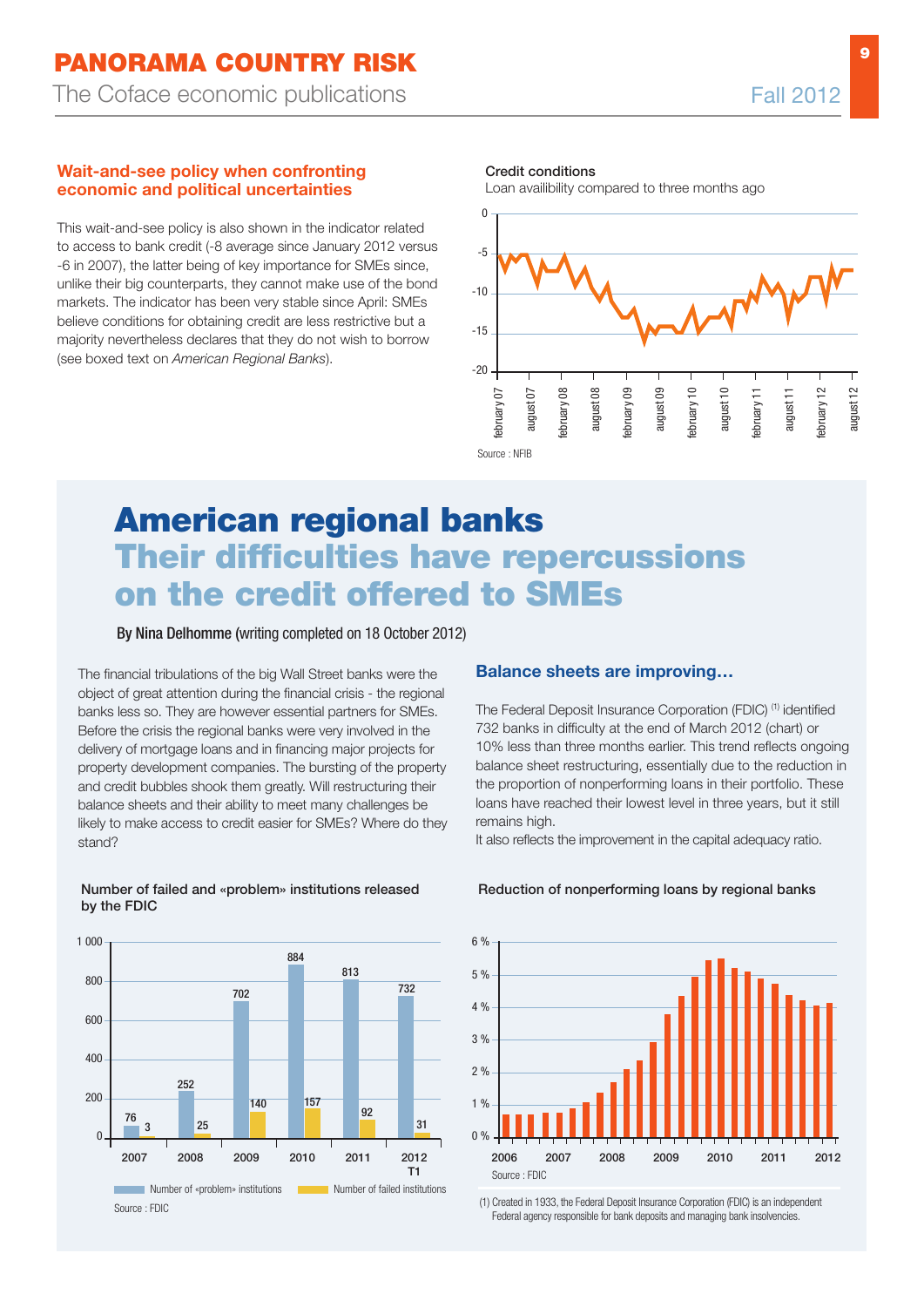### **… but the sluggishness of the property sector is slowing down balance sheet restructuring**

The Standard and Poor's/Case-Shiller (2) index confirmed the rise in property prices for July (+1.2%) although prices remain 30% below the July 2006 peak. Our scenario assumes that the property market will not strengthen significantly in the coming months (stock level <sup>(3)</sup>, household and business caution with regard to heavy investment) despite a slight easing in the residential sector in the 3rd quarter. The improvement in the regional banks' situation will probably be long and slow considering the large proportion of mortgages in their loan portfolio (55%), of which 6.6% are listed as non-performing loans.

While the regional banks have improved their balance sheets, businesses continue to be under pressure: credit contracted by 0.8% in the first quarter of 2012 compared with the previous quarter.

### **Other challenges could worsen the conditions for granting credit**

- The FDIC's Temporary Liquidity Guarantee, which guarantees senior unsecured debt issued between October 2008 and October 2009 by the banks, ends on December 31, 2012.
- The March 2012 report of the Government Accountability Office (the state body auditing the public accounts) states that many medium- and small-sized regional banks (351) are still not able to leave the banking sector recapitalization program (or Capital Purchase Program) in the framework of the TARP <sup>(4)</sup>.
- The biggest regional banks have to cope with the financial compensation that they will likely have to pay as a result of the legal proceedings against them for abuse of procedures on property repossessions initiated in 2009 and 2010 (US Bancorp, PNC Financial Services and SunTrust Bank).
- Last January the FDIC announced, on the basis of the Dodd-Frank (5) law, that the institutions it insures and those that have more than 10 billion dollars in assets, must pass an annual stress test. The concerns raised by this announcement were reinforced by the failure of two big regional banks (with more than 50 billion dollars of assets) in the Fed's annual stress test in March 2012. This led the FDIC to postpone the implementation of the tests for its own banks until September 2013.

• Between now and 2019, regional banks with more than 500 million dollars in assets (6) will have to conform to the Basel III requirements, in particular by increasing their capital to cover part of the risks to which they are exposed.

### **Could the September** *quantitative easing 3* **be a life-saver for the banks?**

The liquidity banks will receive in exchange for the transfer of their MBSs (Mortgage Backed Securities) will help regional banks meet their obligations. Nevertheless, for banks in great difficulty, this manna is unlikely to lead to a sustainable recovery. In this context we believe that the regional banks are unlikely to make their credit offering more flexible in the coming months.

#### Loans to SMEs

(value less than \$100 000 / 100 basis in 2003)



SMEs, which have been facing credit deterioration since the beginning of the crisis (above) could be led to make use of shadow banks<sup>(7)</sup>, and thus expose themselves to higher interest rates. And even though the NFIB survey on the main difficulties met by SMEs places access to credit in the last third of the list, the deterioration of margins as a result of a slowdown in profits and higher production costs could lead businesses increasingly to seek the support of banks.

<sup>(2)</sup> The S&P/ Case-Shiller index aggregates the markets of 20 large American towns.

<sup>(3)</sup> 2.6 million property repossessions between March 2011 and April 2012 against 900,000 houses sold.

<sup>(4)</sup> To meet the liquidity needs of financial institutions during the crisis, the Administration implemented a public assistance programme, the TARP, of which the CPP is part. The CPP aims to recapitalise the banks through capital injection (preferential shares).

<sup>(5)</sup> The Dodd-Frank law, passed on July 21, 2010, is a national regulatory reform of the United States financial and banking sector. In particular it lowered the threshold for the application of annual stress tests from 50 billion to 10 billion dollars in order to make all the banks improve their risk management.

<sup>(6)</sup> IIn the United States, the Basel I and II requirements apply to banks with assets of more than 1 billion dollars.

<sup>(7)</sup> Shadow banks are not required to comply with the banking sector regulations and therefore do not benefit from any public guarantee.